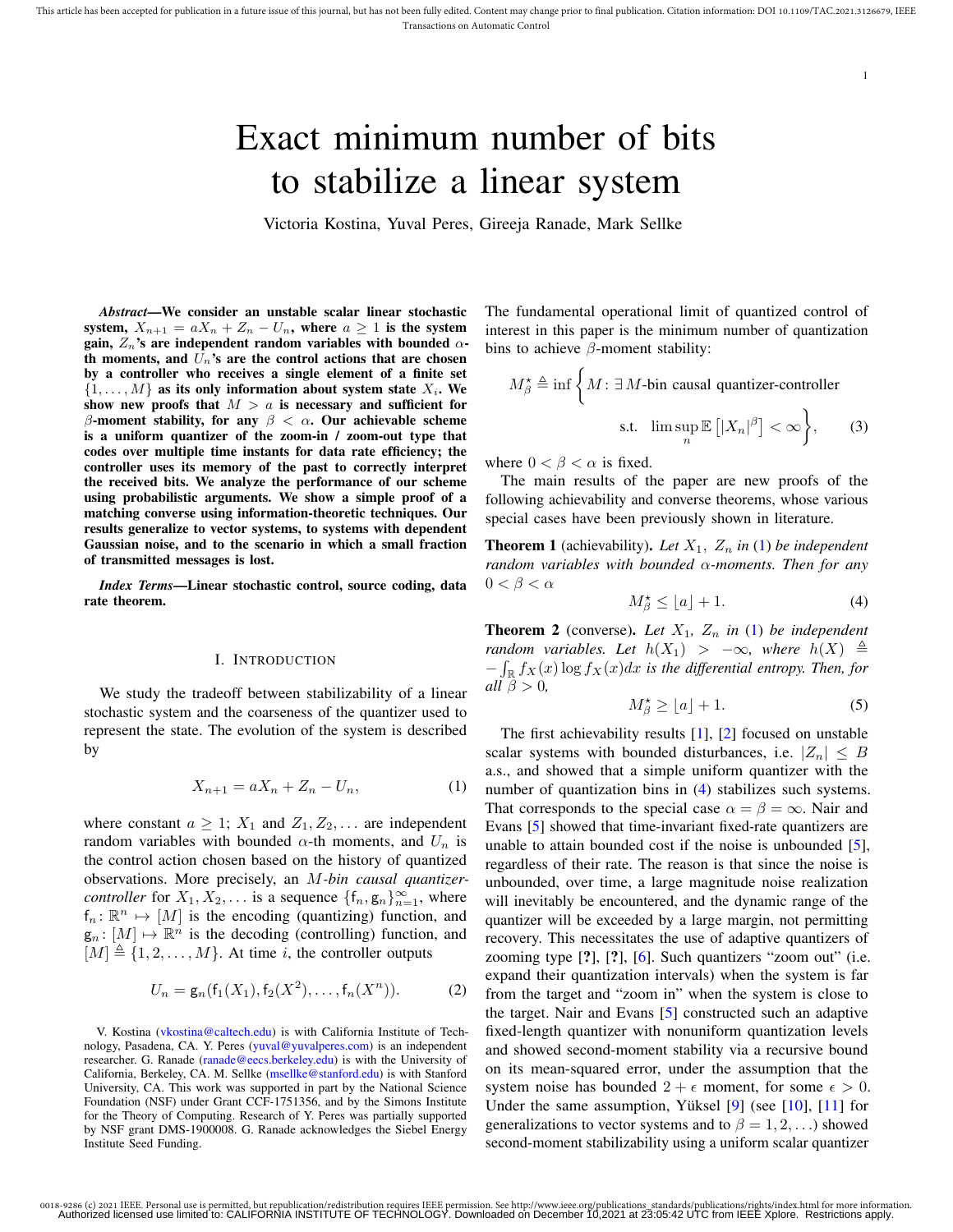that enters its zoom-out mode whenever its input falls outside its dynamic range. When applied to encode each  $k$ -th system state over the following  $k$  time instances, the schemes in [5], [9] attain (4) for a large enough k. See also [?], which explores the use of constrained quantizers to encode the overflow event over multiple time instances.

The converse in the special case of  $\beta = 2$  was proved in [5], where it was shown that it is impossible to achieve second moment stability in the system in  $(1)$  using a quantizercontroller with the number of bins  $\langle |a| + 1$ . This implies the validity of Theorem 2 for  $\beta \geq 2$ . Variants of the necessity result in Theorem 2 are known for vector systems with bounded disturbances [3], for noiseless vector systems under different stability criteria [4], and for packet-drop channels [?].

In this paper, we construct a new zoom-in zoom-out scheme that most of the time operates as if the noise were bounded, and relies on a periodic magnitude test to determine whether the state has left the quantized region. Similar to an application of the schemes in [5], [9] to an undersampled system with the transmission of a codeword over multiple time slots mentioned above, our strategy uses coding over multiple time instants, and the controller uses its memory of the past to correctly interpret the received bits. While the controller in the above modification of the known schemes is almost always silent, producing a large signal once in  $k$  time instances, our controller is almost always active, producing a control signal optimized for bounded noise. Thus it introduces less delay. If the periodic magnitude test is failed, the controller-quantizer enters the zoom-out mode, which is essentially the same as in [9]: the controller looks for the  $X_n$  in exponentially larger intervals until it is located, at which point it returns to the zoom-in mode. We provide an elementary analysis of our scheme with an explicit bound on k leading to Theorem 1.

We also present a short proof of the converse result in Theorem 2 that uses information-theoretic arguments.

In Section  $II$ , we describe our achievable scheme and give its analysis. In Section III, we present a short proof of the converse in Theorem 2. Section IV presents an extension of Theorem 1 to vector systems. The results in this paper were partially presented at CDC [12]. The achievability proof for vector systems, an elementary converse proof for stabilizability in probability that is tight for non-integer  $a$ , and extensions to packet drop channels and dependent system noise are presented in the extended version [17].

#### II. ACHIEVABLE SCHEME

### *A. The idea*

Here we explain the idea of our achievable scheme. For readability we focus on the case  $a \in [1, 2)$  and show that the system can be controlled with 1 bit. In this case we will be able to restrict to two types of tests, a *sign test* and a *magnitude test* (see Fig. 1), which simplifies our procedure. The straightforward extension to an arbitrary  $a \geq 1$ , in which the sign test is replaced by a uniform quantizer, is found in Section II-E below.



(b) Magnitude test

Fig. 1. The binary quantizer uses two kinds of tests on a schedule determined by the previous  $\pm$ 's to produce the next + or −.

In the case of bounded noise a uniform time-invariant quantizer deterministically keeps  $X_n$  bounded [1], [2]. Indeed, when  $|Z_n| \leq B$ ,  $n = 1, 2, ...$  and  $|X_1| \leq C_1$ , if  $C_1 \geq \frac{B}{1 - \alpha/2}$ one can put

$$
C_2 \triangleq (a/2)C_1 + B \le C_1, \tag{6}
$$

and putting further  $C_{n+1} \triangleq (a/2)C_n + B$ , we obtain a monotonically decreasing to  $\frac{B}{1-a/2}$  sequence numbers { $C_n$ }<sup>∞</sup><sub>n=1</sub>. Setting

$$
U_n = (a/2)C_n \operatorname{sgn}(X_n) \tag{7}
$$

requires only 1 bit of knowledge about  $X_n$  (i.e., its sign). If  $|X_n| \leq C_n$  then

$$
|X_{n+1}| \le (a/2)C_n + B = C_{n+1},
$$
\n(8)

and

$$
\limsup_{n \to \infty} |X_n| \le \frac{B}{1 - a/2}.
$$
 (9)

Actually, this is the best achievable bound on the uncertainty about the location of  $X_n$ , as a simple volume-division argument shows  $[3]$ ,  $[13]$ .

When  $Z_n$  merely have bounded  $\alpha$ -moments the above does not work because a single large value of  $Z_n$  will cause the system to explode. However we can use the idea of the bounded case with the following modification. Most of the time, in *normal*, or *zoom-in*, mode, the controller assumes the  $X_n$  are bounded by constants  $C_n$  and forms the control actions according to the above procedure, but occasionally, on a schedule, the quantizer performs a *magnitude test* and sends a bit whose sole purpose is to inform the controller whether the  $X_n$  is staying within desired bounds. If the test is passed, the controller continues in the normal mode, and otherwise, it enters the *emergency*, or *zoom-out*, mode, whose purpose is to look for the  $X_n$  in exponentially larger intervals until it is located, at which point it returns to the zoom-in mode while still occasionally checking for anomalies. We will show that all this can be accomplished with only 1 bit per controller action.

The intuition behind our scheme is the following. At any given time, with high probability  $X_n$  is not too large. Thus,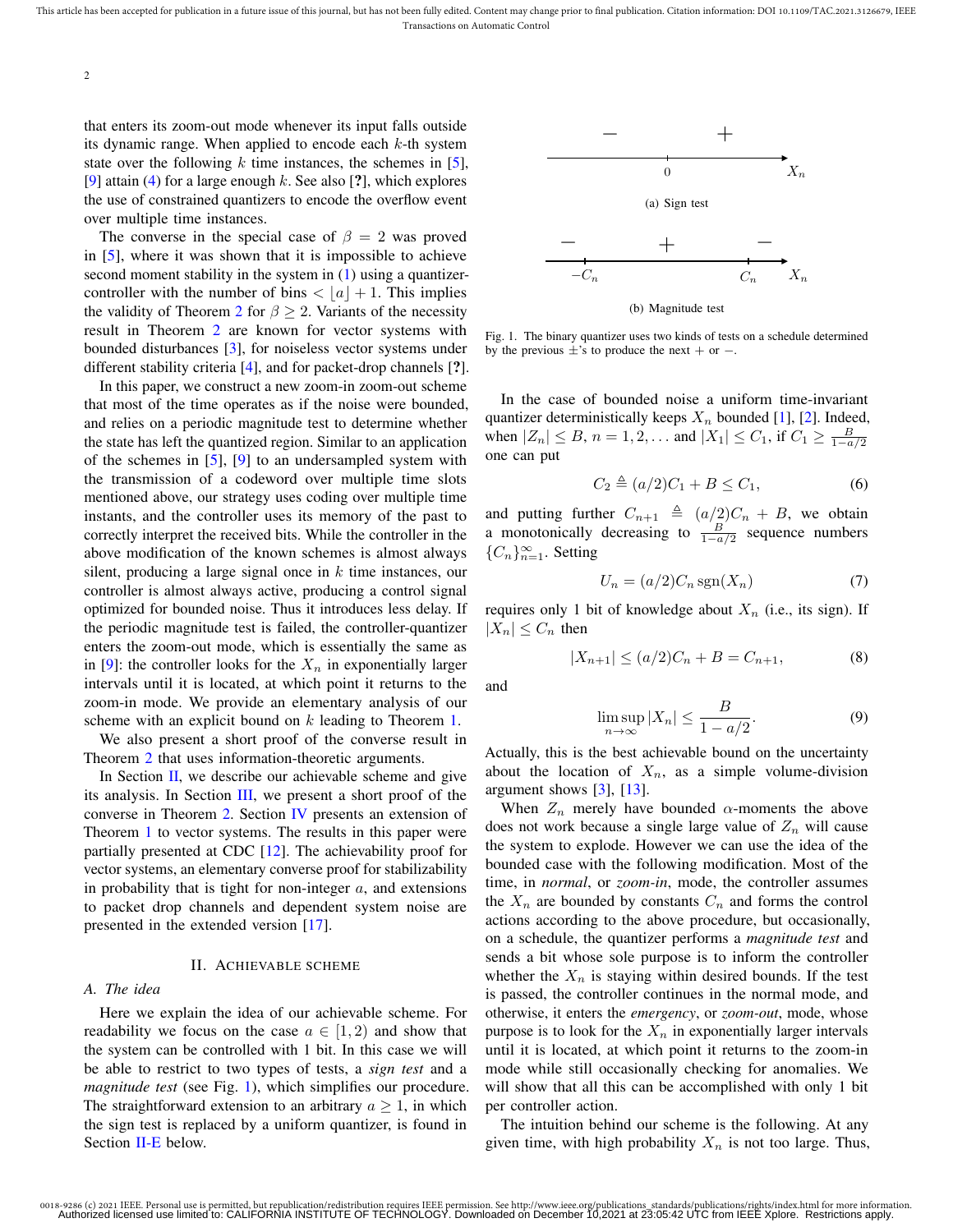the emergencies are rare, and when they do occur, the size of the uncertainty region tends to decrease exponentially. The zoom-in mode operates almost exactly as in the bounded case, except that we choose  $B$  large enough to diminish the probability that the noise exceeds it. We now proceed to making these intuitions precise in Section II-B.

# *B. The Algorithm*

Here we describe the algorithm precisely and then prove that it works. Specifically, we consider the setting of Theorem 1 with  $a \in [1, 2)$  and  $Z_n$  with bounded  $\alpha$ -moments. We find  $U_n$  - a function only of the sequence bits received from the quantizer - that achieves  $\beta$ -moment stability, for  $0 < \beta < \alpha$ .

First we prepare some constants. We fix  $B \ge 1$  large enough. We set the *probing factor*  $P = P(\alpha, \beta)$  - a large positive constant (how large will be explained below, but roughly P blows up as  $\beta \uparrow \alpha$ ). Fix a small  $\delta > 0$  and a large enough  $k = k(a)$  so that

$$
(a/2)^{k-1}a \le 1 - 3\delta. \tag{10}
$$

We proceed in "rounds" of at least  $k + 1$  moves, k moves in normal (zoom-in) mode and  $k + 1$ 'th move to test whether  $X_n$  escaped the desired bounds. If that magnitude test comes back normal, the round ends; otherwise the controller enters the emergency (zoom-out) mode, whose duration is variable and which ends once the controller learns a new (larger) bound on  $X_n$ . In normal mode, we use the update rule in (7), where  $C_n \geq B$  is positive. In the emergency mode,  $U_n \equiv 0$ while  $C_n$  grows exponentially. A precise description of the operation of the algorithm is given below.

1) At the start of a round at time-step  $m, |X_m| \leq C_m$ , the controller is silent,  $U_m = 0$ , and  $X_{m+1} = aX_m + Z_m$ . Set

$$
C_{m+1} = aC_m + B,\tag{11}
$$

and for each  $i \in \{2, \ldots, k\},\$ 

$$
C_{m+i} = \frac{a}{2}C_{m+i-1} + B
$$
\n(12)

$$
= (a/2)^{i-1} C_{m+1} + \frac{1 - (a/2)^{i-1}}{1 - a/2} B.
$$
 (13)

In this normal mode operation, the quantizer sends a sequence of signs of  $X_n$  (see Fig. 1(a)), while the controller applies the controls (7) successively to  $X_m, \ldots, X_{m+k-1}$ . This normal mode operation will keep  $X_{m+i}$  bounded by  $C_{m+i}$  unless some  $Z_{m+i}$  is atypically large.

2) The quantizer applies the magnitude test to check whether  $|X_{m+k}| \leq C_{m+k}$  (see Fig. 1(b)). If  $|X_{m+k}| \leq C_{m+k}$ , we return to step 1. If  $|X_{m+k}| > C_{m+k}$ , this means some  $Z_{m+i}$  was abnormally large; the system has blown up and we must do damage control. In this case we enter *emergency (zoom-out) mode* in Step 3 below.

3) In emergency mode, we repeatedly perform silent  $(U_{m+k+j} \equiv 0)$  magnitude tests via

$$
C_{m+k+j} = PC_{m+k+j-1} = P^{j}C_{m+k} \quad j \ge 0 \quad (14)
$$

until the first time  $\tau$  that the magnitude test is passed, i.e.

$$
\tau \triangleq \inf \{ j \ge 0 \colon |X_{m+k+j}| \le C_{m+k+j} \} . \tag{15}
$$

We then set  $m \leftarrow m + k + \tau$  and return to Step 1.

The controller is silent at the start of a round because it does not know the sign of  $X_m$ . Each round thus includes one silent step at the start, and  $\tau \geq 0$  silent steps of the emergency mode.

# *C. Overview of the Analysis*

We analyze the result of each round. At the start of each round m we know that  $X_m$  is contained within interval  $[-C_m, C_m]$ . We will show that when  $C_m$  is large, the uncertainty interval tends to decrease by a constant factor each round.

At the start of the round,  $|X_m| \leq C_m$ . Assume that for each  $i \in \{0, 1, \ldots, k\}$ , we have

$$
|Z_{m+i}| \le B. \tag{16}
$$

and thus

$$
|X_{m+i}| \le C_{m+i}.\tag{17}
$$

In particular, applying  $(10)$ ,  $(11)$  and  $(12)$ , we bound the state at the end of the round as

$$
|X_{m+k}| \le C_{m+k} \tag{18}
$$

$$
\leq (1 - 3\delta) C_m + \frac{B}{1 - a/2},
$$
 (19)

which means that  $C_{m+k} \leq C_m$ , provided that  $C_m \geq$  $\frac{B}{3\delta(1-a/2)}$ . Thus, even starting with the silent step we have successfully decreased  $C_m$ , provided that it was large enough.

What if (16) fails to hold? Because the  $Z_i$  have bounded  $\alpha$ -moments, by the union bound and Markov's inequality, the chance  $(16)$  fails is at most

$$
\mathbb{P}\left[\cup_{i=0}^{k} \{|Z_{m+i}| > B\}\right] \le (k+1) \mathbb{E}\left[|Z|^{\alpha}\right] B^{-\alpha}.
$$
 (20)

In this case, we show that we can control the blow-up to avert a catastrophe. Recall that in emergency mode our procedure will take exponentially growing  $C_n$  (see (14)) so that we will soon observe that  $|X_n| \leq C_n$ . The controller then exits emergency mode and returns to the normal mode, starting a new round at time step n. Using boundedness of  $\alpha$ -moments of  $Z_i$ , we will show in Section II-D below that the chance that on step  $n = m + k + j$  this *fails* is exponentially small in j. We will see that in each round starting at  $X_m \in [-C_m, C_m]$ , there is a high chance to shrink the magnitude of the state and a small chance to grow larger. In the next section we explain how to obtain precise moment control.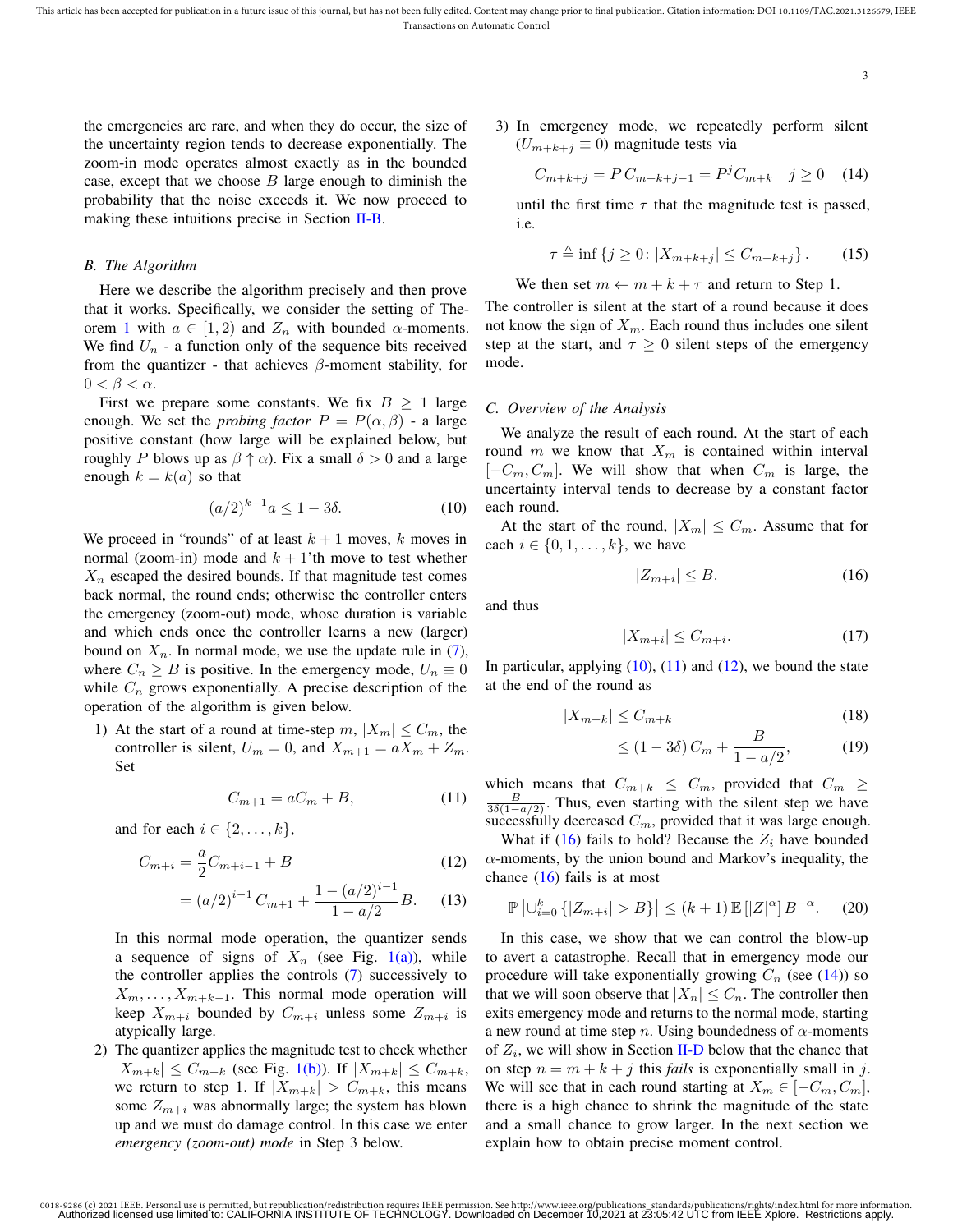# *D. Precise Analysis*

Here we give details of the analysis outlined in Section II-C, demonstrating that when the  $Z_n$  are i.i.d. with bounded  $\alpha$ moments, our strategy in Section II-B yields

$$
\limsup_{n} \mathbb{E}[|X_n|^{\beta}] < \infty \tag{21}
$$

for all  $0 < \beta < \alpha$ .

The following tools will be instrumental in controlling the tails of the accumulated noise.

Proposition 1. *If the random variable* Z *has finite* α*-moment, then*

$$
t^{\alpha} \mathbb{P}[|Z| > t] \tag{22}
$$

*are bounded in* t*. Conversely, if* (22) *are bounded in* t *then* Z has a finite  $\beta$ -moment for any  $0 < \beta < \alpha$ .

*Proof.* The first part is the Markov inequality. The second is a standard use of the tail-sum formula. П

**Lemma 1.** *Suppose*  $a > 1$  *is fixed and*  $Z_i$  *are (arbitrarily coupled) random variables with uniformly bounded absolute* α *moments. Then the random variables*

$$
\tilde{Z}_j \triangleq \sum_{i=0}^j a^{-i} Z_i \tag{23}
$$

*also have uniformly bounded absolute* α*-moments.*

*Proof.* It is easy to see that for any  $\alpha > 0$ ,  $\varepsilon > 0$  there is  $c = c_{\alpha,\varepsilon}$  such that for all

$$
(x+y)^{\alpha} \le c_{\alpha,\varepsilon} x^{\alpha} + (1+\varepsilon)y^{\alpha} \tag{24}
$$

holds for all  $x, y \ge 0$ . Indeed, to see this, assume without loss of generality that  $x = 1$ , and note that when y is sufficiently large we already have

$$
(1+y)^{\alpha} \le (1+\varepsilon)y^{\alpha}.
$$
 (25)

The set of  $y$  for which  $(25)$  does not hold is bounded, hence so is the value of  $(1 + y)^{\alpha}$ ; take c to be an upper bound for this expression. The equation will now hold for any value of  $\boldsymbol{y}$ .

Applying (24) repeatedly yields

$$
|\tilde{Z}_k|^{\alpha} \leq \tag{26}
$$
  

$$
c|Z_0|^{\alpha} + c \sum_{i=1}^{k-1} (1+\epsilon)^i a^{-\alpha i} |Z_i|^{\alpha} + (1+\epsilon)^k a^{-\alpha k} |Z_k|^{\alpha}.
$$

Since  $\mathbb{E}[|Z_i|^{\alpha}]$  are uniformly bounded and for  $1 + \varepsilon < a^{\alpha}$ the geometric series  $\sum_{i=1}^{j-1} (1+\epsilon)^i a^{-\alpha i}$  converges,  $\mathbb{E}[|\tilde{Z}_j|^{\alpha}]$ is bounded uniformly in  $j$ , as desired.

*Remark* 1*.* The mild assumptions of Lemma 1 make it easy to generalize our results to dependent noise in [17, Sec. IV].

The bound in Lemma 2 below considers the evolution of the system over  $k + 1 + \tau$  steps, where  $\tau$  (15) determines the end of the round. Note that  $\tau$  is a stopping time of the filtration generated by  $\{X_n\}$ .

Lemma 2. *Fix* B, P > 0 *and consider our algorithm described in Section II-B with these parameters. Suppose that time-step* m *is the start of a round, so that the round ends on time-step*  $m + k + \tau$ *. For all*  $1 < a < 2$  *and for all*  $0 \leq j \leq \tau$ , *it holds that* 

$$
\max\{|X_{m+1}|,\ldots,|X_{m+k+j}|,C_{m+k+j}\}\
$$
\n
$$
\leq Pa^{k+j}\left(2C_m+\frac{aB}{(2-a)(a-1)}+\sum_{\ell=0}^{k+j-1}a^{-\ell-1}|Z_{m+\ell}|\right),
$$
\n(27)

*Proof.* Appendix.

*Proof of Theorem 1 for the case*  $a \in [1, 2)$ . To avoid a special treatment of the case  $a = 1$ , we assume that  $a > 1$ . This is without loss because showing stability for  $\alpha$  implies stability for all  $a' \leq a$ . First we prepare some constants. Recall the choices of k and  $\delta$  in (10).

• Fix  $\Delta < \alpha - \beta$  an arbitrary fixed constant, e.g.  $\Delta = \frac{\alpha - \beta}{3}$ , so that

$$
\beta = \alpha - 3\Delta. \tag{28}
$$

 $\Box$ 

• Fix  $P$  large enough so that

$$
P/a \ge \max\left\{ \left(\frac{a}{1-\delta}\right)^{\alpha-\Delta}, 2^k, \frac{a^{k+1}}{2(a-1)} \right\}. (29)
$$

Suppose that time-step  $m$  is the start of a round, so that the round ends on time-step  $m + k + \tau$ , with stopping time  $\tau = 0$  usually.

We define a modified sequence<sup>1</sup>  $\tilde{X}_n$  through, for  $1 \leq i \leq$  $k + \tau$ ,

$$
\tilde{X}_{m+i} \triangleq \left(\frac{1}{1-\delta}\right)^{\tau-|i-k|+} \tag{30}
$$
\n
$$
\max\{|X_{m+k}|,\ldots,|X_{m+k+\tau}|,C_{m+k+\tau}\},
$$

where  $|\cdot|_+ \triangleq \max\{0, \cdot\}.$  Clearly this definition ensures that

$$
|X_{m+k+j}| \le \tilde{X}_{m+k+j} \quad 0 \le j \le \tau. \tag{31}
$$

Furthermore, for all  $1 \leq i \leq k-1$ , there exists universal constants  $K_1, K_2, K_3$  that depend on a, k and B such that (Appendix A)

$$
\mathbb{E}\left[|X_{m+i}|^{\beta}\right] \le K_1 \mathbb{E}\left[\tilde{X}_{m+k}^{\beta}\right] + K_2 \mathbb{E}\left[\tilde{X}_m^{\beta}\right] + K_3. \quad (32)
$$

Inequalities  $(31)$  and  $(32)$  together mean that to establish  $(21)$ , it is sufficient to prove

$$
\limsup_{n} \mathbb{E}[\tilde{X}_n^{\beta}] < \infty. \tag{33}
$$

The rest of the proof is focused in establishing  $(33)$ .

 ${}^{1}\tilde{X}_n$  serves as a Lyapunov function that stochastically controls the growth of the state process  $X_n$ . See [11, Th. 2.1], [14] for a general approach to proving stability using Lyapunov functions for general Markov chains.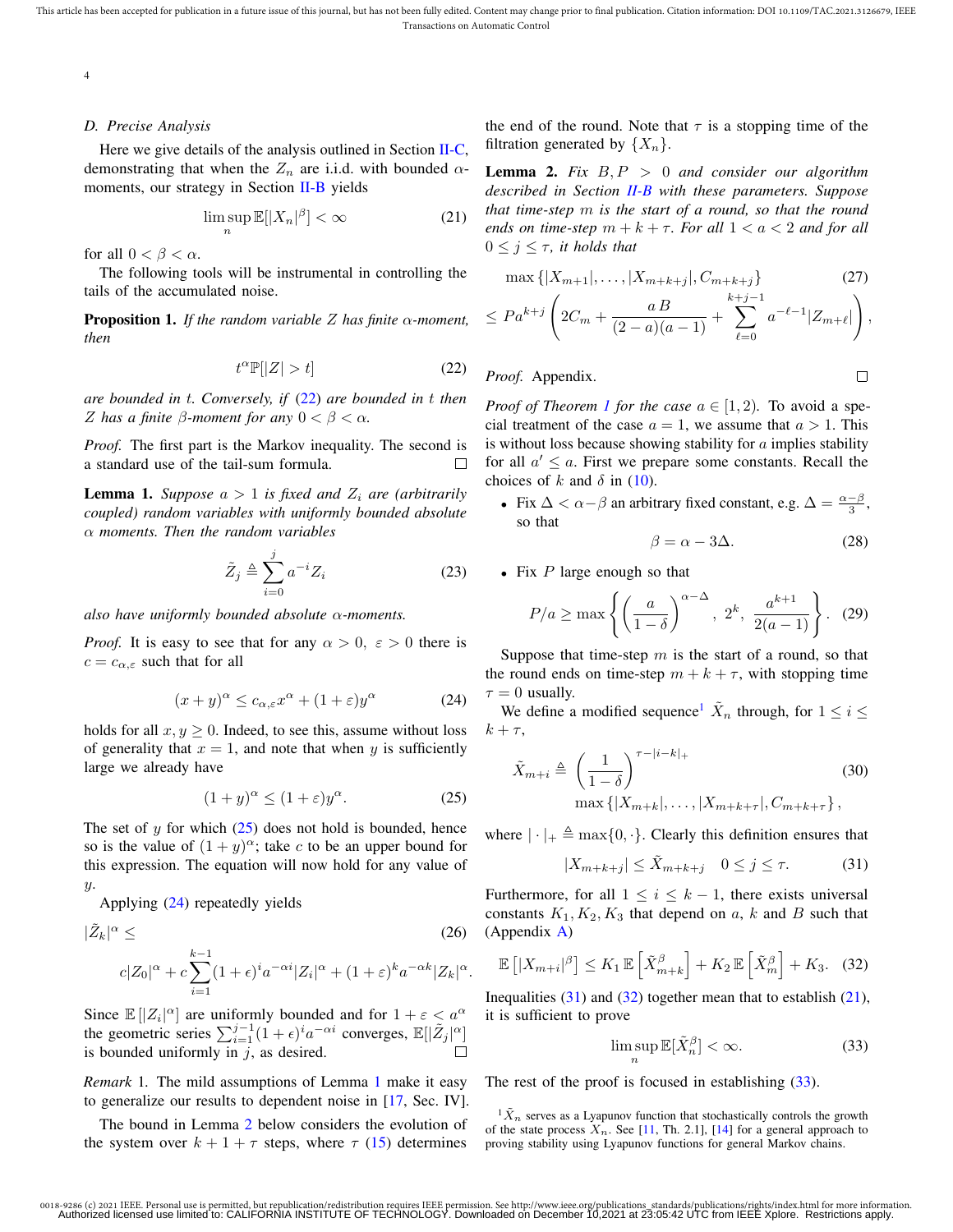$\leq$ 

5

By definition (30),

$$
\tilde{X}_{m+i} \le \tilde{X}_{m+1} \quad i = 2, \dots, k+\tau,\tag{34}
$$

with equality for  $i \leq k$ .

We will show that

$$
\mathbb{E}[\tilde{X}_{m+1}^{\beta}] \le (1 - \delta)^{\beta} \mathbb{E}[\tilde{X}_{m}^{\beta}] + K,
$$
 (35)

where  $K = K(P, k, \delta)$  is a constant that may depend on  $P, k, \delta$  (but is independent of m). Together, inequalities (34) and (35) ensure that  $\limsup_n \mathbb{E}[\tilde{X}_n^{\beta}]$  is bounded above by  $\frac{K}{1-(1-\delta)^{\beta}}$ .

The intuition behind the definition for  $\tilde{X}_n$  is as follows. We want to construct a dominating sequence  $\tilde{X}_n$  with the expected decrease property in (35). During emergency mode, the original sequence  $X_n$  may increase on average during rounds. The sequence  $\tilde{X}_n$  in (30) takes the potential increase during each round up front, achieving the desired expected decrease property. We will see that  $P$  in  $(29)$  is chosen so that the constant-factor decrease of the system is preserved when switching between rounds.

To show (35), we define the filtration  $\mathcal{F}_n$  as follows:  $\mathcal{F}_n$  is the  $\sigma$ -algebra generated by the sequences  $Z_1, Z_2, \ldots, Z_{n-1}$ and  $\tilde{X}_1, \tilde{X}_2, \ldots, \tilde{X}_n$ . Unless n is the end of a round, knowledge of  $\tilde{X}_n$  involves a peek into the future, so  $\mathcal{F}_n$ encompasses slightly more information than the naive notion of "information up to time  $n$ ". The inequality we will show, clearly stronger than (35), is

$$
\mathbb{E}[\tilde{X}_{m+1}^{\beta} \mid \mathcal{F}_m] \le (1 - \delta)^{\beta} \mathbb{E}[\tilde{X}_m^{\beta} \mid \mathcal{F}_m] + K. \tag{36}
$$

Define

$$
Y_n \triangleq \frac{\tilde{X}_{n+1}}{\tilde{X}_n + \frac{B}{(1 - a/2)(1 - 3\delta)}}.\tag{37}
$$

We will show  $(36)$  by the means of the following two statements, where  $m$  is the transition between rounds:

(a) For sufficiently large  $k$  and  $P$  in (10) and (29), respectively, it holds that

$$
\mathbb{P}\left[Y_m \ge t | \mathcal{F}_m\right] = O\left(t^{-(\alpha - \Delta)}\right),\tag{38}
$$

(b) As 
$$
B \to \infty
$$
,

$$
\mathbb{P}\left[Y_m \le 1 - 3\delta \mid \mathcal{F}_m\right] \to 1. \tag{39}
$$

We use  $(38)$  and  $(39)$  to show  $(36)$  as follows. First, observe that by (38) and Proposition 1,  ${Y_m|\mathcal{F}_m}$  has bounded  $\beta + \Delta$  - moment since we assumed (28) when choosing  $\Delta$ . Furthermore, since the right side of (38) is independent of  $\mathcal{F}_m$ , the  $\beta + \Delta$  - moment of  $Y_m$  is bounded uniformly in

<sup>2</sup>Throughout this section, the implicit constants  $O(·)$  may depend on  $P, k, \delta$  (but are independent of n and  $B \ge 1$ ).

m. Now, pick  $p > 1$  so that  $\beta p \le \beta + \Delta$ , and let q satisfy  $\frac{1}{p} + \frac{1}{q} = 1$ . Write

$$
\mathbb{E}\left[Y_m^{\beta} \mid \mathcal{F}_m\right] \le \left(1 - 3\delta\right)^{\beta} + \mathbb{E}\left[Y_m^{\beta} \mathbf{1}\left\{Y_m > 1 - 3\delta\right\} \mid \mathcal{F}_m\right] \tag{40}
$$

$$
(1 - 3\delta)^{\beta} + \left(\mathbb{E}\left[Y_m^{\beta p} \mid \mathcal{F}_m\right]\right)^{\frac{1}{p}} \left(\mathbb{P}\left[Y_m > 1 - 3\delta \mid \mathcal{F}_m\right]\right)^{\frac{1}{q}}
$$
\n(41)

$$
\rightarrow (1 - 3\delta)^{\beta}, \quad B \rightarrow \infty,
$$
\n(42)

where  $(41)$  is by Hölder's inequality, and the second term in (41) vanishes as  $B \to \infty$  due to (39) and uniform boundedness of the  $\beta + \Delta$  - moment of  $\{Y_m \mid \mathcal{F}_m\}$ . Note that convergence in  $(42)$  is uniform in m. It follows that for a large enough B (how large depends on the values of  $P, k, \delta$ ),

$$
\mathbb{E}\left[Y_m^{\beta} \mid \mathcal{F}_m\right] \le (1 - 2\delta)^{\beta}.
$$
 (43)

Rewriting (43) using (37) yields

$$
\mathbb{E}[\tilde{X}_{m+1}^{\beta} \mid \mathcal{F}_m] \le (1 - 2\delta)^{\beta} \left(\tilde{X}_m + \frac{B}{(1 - a/2)(1 - 3\delta)}\right)^{\beta}
$$
\n
$$
\le (1 - \delta)^{\beta} \tilde{X}_m^{\beta} + K,\tag{45}
$$

where to write  $(45)$  we used  $(24)$ . This establishes the inequality (36).

To complete the proof of Theorem 1, it remains to establish (38) and (39).

To show  $(38)$ , recall that the round ends at stopping time  $m + k + \tau$ . Since the events  $\{\tau = j\}$  are disjoint, we have

$$
\mathbb{P}\left[Y_m \ge t | \mathcal{F}_m\right] = \sum_{j=0}^{\infty} \mathbb{P}[Y_m \ge t, \tau = j | \mathcal{F}_m]
$$

$$
+ \mathbb{P}[Y_m \ge t, \tau = \infty | \mathcal{F}_m]
$$
(46)

Note that since m is the end of the previous round,  $\mathcal{F}_m$ does not contain any information about the future.

We estimate the probability of the event in  $\mathbb{P}[Y_m \geq t, \tau =$  $j|\mathcal{F}_m|$  in two ways, and use the better estimate on each term individually.

We express the system state at time  $m + i$  in terms of the system state at time  $m$ :

$$
X_{m+i} = a^i \left( X_m + \sum_{\ell=0}^{i-1} a^{-\ell-1} U_{m+\ell} + \sum_{\ell=0}^{i-1} a^{-\ell-1} Z_{m+\ell} \right). \tag{47}
$$

Using (7), (11), (12) and recalling that  $U_m = 0$ , we can crudely bound the cumulative effect of controls on  $X_{m+i}$  as

$$
a^{i} \left| \sum_{\ell=0}^{k-1} a^{-\ell-1} U_{m+\ell} \right| \le a^{i} (a/2) \sum_{\ell=1}^{\infty} a^{-\ell-1}
$$
(48)  

$$
\left( (a/2)^{\ell-1} C_{m+1} + \frac{1 - (a/2)^{\ell-1}}{1 - a/2} B \right)
$$

$$
= a^{i} \left( C_{m} + \frac{B}{a-1} \right).
$$
(49)

<sup>0018-9286 (</sup>c) 2021 IEEE. Personal use is permitted, but republication/redistribution requires IEEE permission. See http://www.ieee.org/publications\_standards/publications/rights/index.html for more information.<br>- Authorize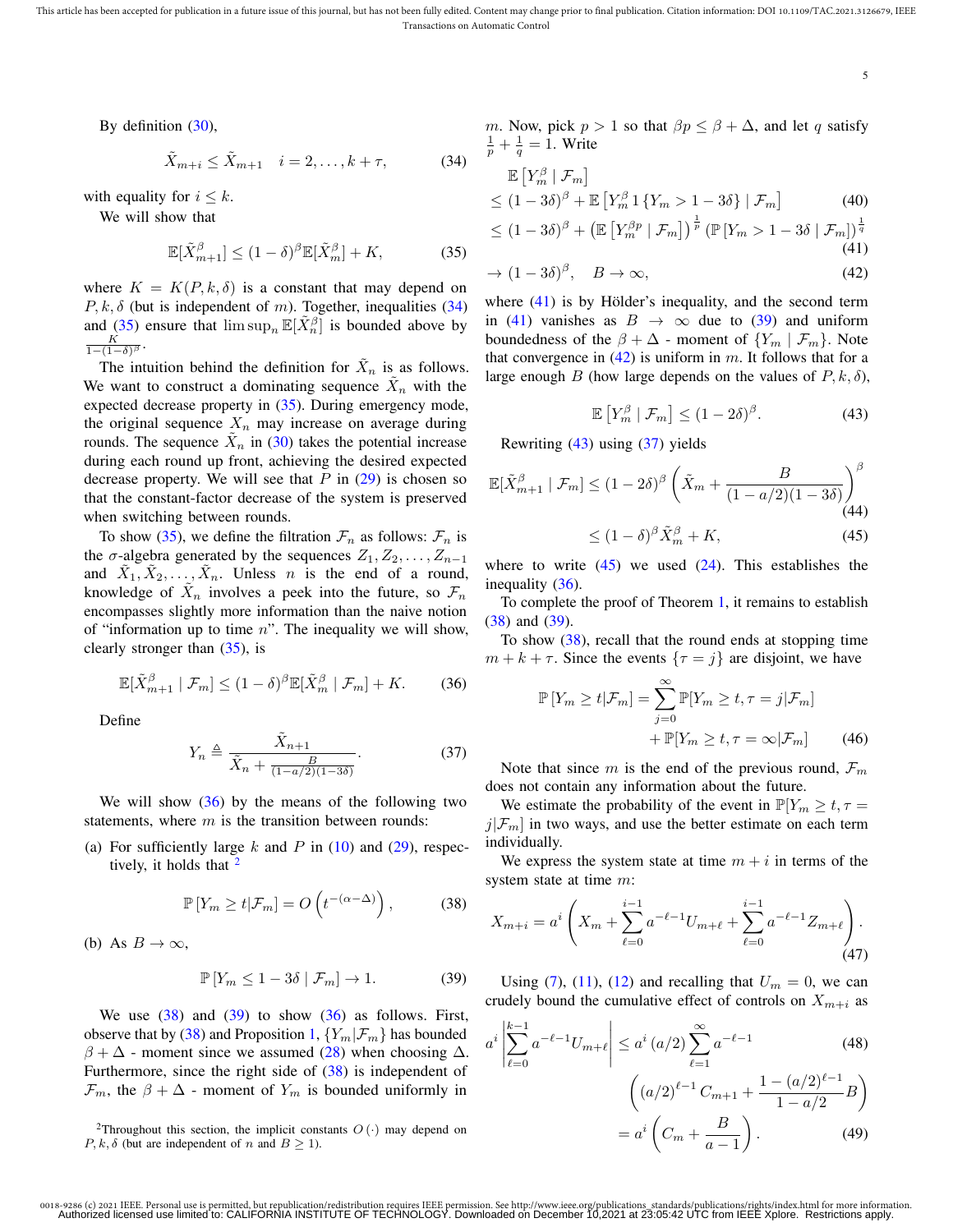tively, and invoking Lemma 2, we see that if  $\{Y_m \ge t, \tau = j\}$ holds, then

$$
t(1-\delta)^{k+j-1}\left(\tilde{X}_m + \frac{B}{(1-a/2)(1-3\delta)}\right) \tag{50}
$$

$$
\leq Pa^{k+j}\left(2C_m+\frac{aB}{(2-a)(a-1)}+\sum_{\ell=0}^{k+j-1}a^{-\ell-1}|Z_{m+\ell}|\right).
$$

Noting that both  $C_m$  and  $\frac{a}{2-a}$  are dominated by  $\tilde{X}_m + \frac{B}{(1-a/2)(1-3\delta)} \ge 1$ , we can weaken (50) as

$$
t(1-\delta)^{k+j-1} \le Pa^{k+j} \left(2 + \frac{1}{a-1} + \sum_{\ell=0}^{k+j-1} a^{-\ell-1} |Z_{m+\ell}|\right).
$$
\n(51)

Applying Lemma 1 and Proposition 1, we deduce that the probability of the event in  $(51)$  is

$$
O\left(\left(\frac{a}{1-\delta}\right)^{\alpha j}t^{-\alpha}\right).
$$
 (52)

The bound in  $(52)$  works well for small j / large t. For large j / small t, we observe that  $\{Y_m \ge t, \tau = j\} \subseteq \{\tau \ge j\}$ and apply the following reasoning. The event  $\{\tau \geq j\}$  means that the emergency did not end at time  $j$ ; in other words,

$$
|X_{m+k+j-1}| > C_{m+k+j-1}
$$
\n(53)

$$
= P^{j} \left( 2 \left( a/2 \right)^{k} C_{m} + \frac{B}{1 - a/2} \right), \quad (54)
$$

where to write  $(54)$  we used  $(11)$ ,  $(13)$ , and  $(14)$ . Substituting  $i \leftarrow k + j$  into (47) and recalling (49) and  $|X_m| \leq C_m$ , we weaken  $(53)$ – $(54)$  as

$$
a^{k+j} \left( 2C_m + \frac{aB}{(2-a)(a-1)} + \sum_{\ell=0}^{k+j-1} a^{-\ell-1} |Z_{m+\ell}| \right)
$$
  
>  $P^j \left( 2 \left( a/2 \right)^k C_m + \frac{B}{1-a/2} \right),$  (55)

the event equivalent to

$$
(a/P)^j \sum_{\ell=0}^{k+j-1} a^{-\ell-1} |Z_{m+\ell}| \ge 2 ((1/2)^k - (a/P)^j) C_m
$$
  
+ 
$$
\left( (1/a)^k - \frac{a(a/P)^j}{2(a-1)} \right) \frac{B}{1 - a/2}.
$$
 (56)

Due to the choice of  $P$  in  $(29)$ , the coefficients in front of  $C_m$  and B in the right side of (56) are nonnegative for all  $j \geq 1$ . Bounding the probability of the event in (56) using Lemma 1 and Proposition 1, we conclude that  $3$ 

$$
\mathbb{P}\left[\tau \ge j\right] = O\left(\left(P/a\right)^{-j\alpha}\right). \tag{57}
$$

<sup>3</sup>Similar exponential bounds to the event  $\mathbb{P}[\tau \geq j]$  are provided in [11, Lem. 5.2] and in [15, Lem. 5.2].

Recalling the definitions of  $\tilde{X}_n$ ,  $Y_n$  in (30), (37), respec-<br>Furthermore, (57) means that  $\mathbb{P}[\tau = \infty] = 0$ . Indeed,  $1\{\tau =$  $\{\infty\} = \prod_{j=0}^{\infty} 1 \{\tau \geq j\} = \lim_{j \to \infty} 1 \{\tau \geq j\}$  and by Fatou's lemma,

$$
\mathbb{P}\left[\tau = \infty\right] \le \lim_{j \to \infty} \mathbb{P}\left[\tau \ge j\right] = 0,\tag{58}
$$

thus the corresponding term can be eliminated from (46).

Juxtaposing  $(52)$  and  $(57)$ , we conclude that the probability  $\mathbb{P}[Y_m \geq t, \tau = j | \mathcal{F}_m]$  is bounded by

$$
O\left(\min\left\{\left(\frac{a}{1-\delta}\right)^{\alpha j}t^{-\alpha}, \left(P/a\right)^{-j\alpha}\right\}\right).
$$
 (59)

Since (29) ensures that  $(P/a)^{\Delta} \ge \left(\frac{a}{1-\delta}\right)^{\alpha}$ , we weaken (59) as

$$
O\left((P/a)^{j\Delta}\min\left\{t^{-\alpha}, (P/a)^{-j\alpha}\right\}\right).
$$
 (60)

Recall that we have fixed  $t$  and are varying  $j$ ; this upper bound peaks at j such that  $(P/a)^j = t$  at the value  $t^{-(\alpha-\Delta)}$ and decays geometrically on each side at rates  $(P/a)^{\Delta}$  and  $(P/a)^{\alpha-\Delta}$ . Hence the sum of all  $\mathbb{P}[Y_m \ge t, \tau = j | \mathcal{F}_m]$  terms in (46) is bounded by the maximum up to a constant factor and therefore (38) holds.

To complete the proof of Theorem 1, it remains to establish (39). By Markov's inequality (20), with probability converging to 1 as  $B \to \infty$ , all terms  $Z_m, \ldots, Z_{m+k}$  are within  $[-B, B]$ , and  $\tau = 0$ . In such a case, applying (19) and recalling (30), we get

$$
\tilde{X}_{m+1} = \max\{|X_{m+k}|, C_{m+k}\}\tag{61}
$$

$$
\leq (1 - 3\delta) \tilde{X}_m + \frac{B}{1 - a/2},\tag{62}
$$

which implies that  $Y_m \leq 1 - 3\delta$ , establishing (39).

 $\Box$ 

# *E. Finer Quantization*

For  $a \geq 2$ , the controller receives an element of an  $|a| + 1$ element set instead of a single bit. In this case we restrict our attention to *order-statistic* tests, meaning that we split the real line into  $|a| + 1$  intervals

$$
(-\infty, w_{1,n}), [w_{1,n}, w_{2,n}), \dots, [w_{\lfloor a \rfloor, n}, \infty), \quad (63)
$$

and the controller receives the index  $b_n \in \{0, 1, \ldots, \lfloor a \rfloor\}$ of the interval containing  $X_n$ . The only real issue is for the quantizer and the controller to agree upon a rule for updating the values of  $w_i$ . However, this is easy; in the obvious generalization of our algorithm to higher  $a$ , the (uniform) quantizer simply breaks up the interval  $[-C_n, C_n]$ into  $|a| + 1$  equal parts, where  $C_n$  is the same bound on the state magnitude as before. Both quantizer and controller follow the rules in (12) (with  $a/2$  replaced by  $a/(\vert a\vert+1)$  and in (14) to update  $C_n$ . During the normal mode, the controller applies the control

$$
U_n = -C_n + C_n \frac{2b_n + 1}{\lfloor a \rfloor + 1} \tag{64}
$$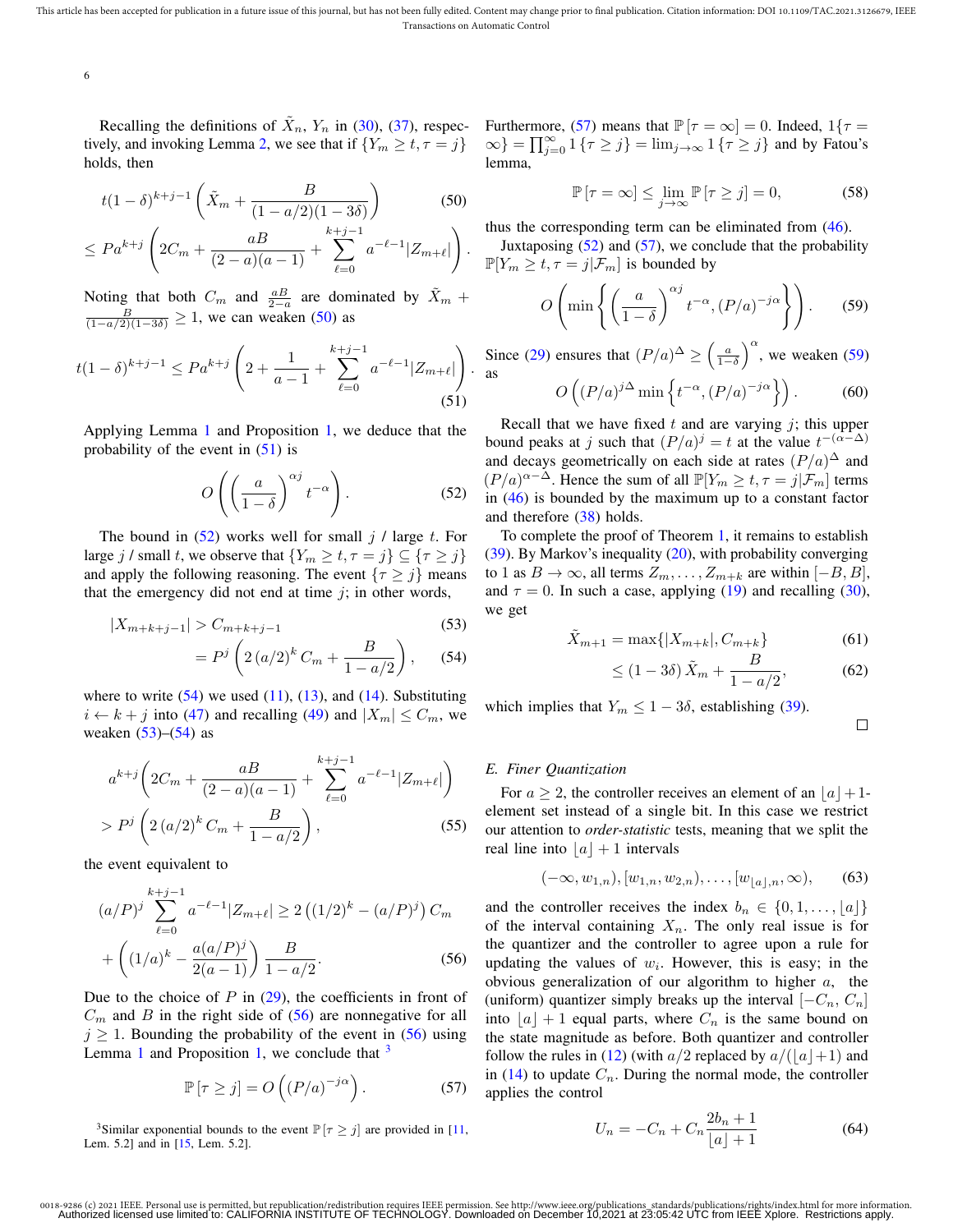which reduces to (7) when  $|a| = 1$ .

In the case  $a < 1$ , the controller does nothing, which by Lemma 1 achieves  $\beta$ -moment stability.

# III. CONVERSE

In this section, we prove the converse result in Theorem 2 using information-theoretic arguments similar to those employed in [5], [16]. See [17, Th. 3] for an alternative converse result that uses elementary probability, which implies Theorem  $2$  unless  $a$  is an integer.

*Proof of Theorem 2.* Conditional entropy power is defined as

$$
N(X|U) \triangleq \frac{1}{2\pi e} \exp(2h(X|U))
$$
 (65)

where  $h(X|U) = -\int_{\mathbb{R}} f_{X,U}(x, u) \log f_{X|U=u}(x) dx$  is the conditional differential entropy of X.

Conditional entropy power is bounded above in terms of moments (e.g. [18, Appendix 2]):

$$
N(X) \le \kappa_{\beta} \mathbb{E}\left[|X|^{\beta}\right]^{\frac{2}{\beta}} \tag{66}
$$

$$
\kappa_{\beta} \triangleq \frac{2}{\pi e} \left( e^{\frac{1}{\beta}} \Gamma \left( 1 + \frac{1}{\beta} \right) \beta^{\frac{1}{\beta}} \right)^2, \tag{67}
$$

Thus,

$$
\kappa_{\beta} \mathbb{E}\left[|X_n|^{\beta}\right]^{\frac{2}{\beta}} \ge N(X_n) \tag{68}
$$

$$
\geq N\left(X_n|U^{n-1}\right),\tag{69}
$$

where (69) holds because conditioning reduces entropy. Next, we show a recursion on  $N(X_n|U^{n-1})$ :

$$
N(X_n|U^{n-1}) = N(AX_{n-1} + Z_{n-1}|U^{n-1})
$$
\n(70)

$$
\geq a^2 N(X_{n-1}|U^{n-1}) + N(Z_{n-1}) \tag{71}
$$

$$
\geq a^2 N(X_{n-1}|U^{n-2}) \exp(-2r) + N(Z_{n-1}),
$$
\n(72)

where  $(71)$  is due to the conditional entropy power inequality:<sup>4</sup>

$$
N(X+Y|U) \ge N(X|U) + N(Y|U),\tag{73}
$$

which holds as long as  $X$  and  $Y$  are conditionally independent given  $U$ , and  $(72)$  is obtained by weakening the constraint  $|U_{n-1}| \leq M$  to a mutual information constraint  $I(X_{n-1}; U_{n-1} | U^{n-2}) \le \log M = r$  and observing that

$$
\min_{P_{U|X}: I(X;U) \le r} h(X|U) \ge h(X) - r.
$$
 (74)

It follows from (72) that  $r > \log a$  is necessary to keep  $N(X_n|U^{n-1})$  bounded. Due to (69), it is also necessary to keep  $\beta$ -th moment of  $X_n$  bounded.  $\Box$ 

#### IV. VECTOR SYSTEMS

The results generalize to higher dimensional systems

$$
X_{n+1} = AX_n + Z_n - BU_n, \qquad (75)
$$

where A is a  $d \times d$  matrix and  $Z_n$ ,  $U_n$  are vectors. The dimensionality of control signals  $U_n$  can be less than d, in which case B is a tall matrix.

Theorem 3. *Consider the stochastic vector linear system in* (75) *with*  $(A, B)$  *stabilizable. Let*  $X_1$ ,  $Z_n$  *be independent random* R d *-valued random vectors with bounded* α*-moments. Assume that*  $h(X_1) > -\infty$ *. Let*  $(\lambda_1, ..., \lambda_d)$  *be the eigenvalues of* A*, and set*

$$
a \triangleq \prod_{j=1}^{d} \max(1, |\lambda_j|). \tag{76}
$$

*Then for any* 0 < β < α*, the minimum number of quantization points to achieve* β*-moment stability is*

$$
M_{\beta}^{\star} = \lfloor a \rfloor + 1. \tag{77}
$$

The proof of Theorem 3 relies on an idea previously explored in e.g. [5] that one can decompose  $\mathbb{R}^d$  into eigenspaces of A and rotate attention between these parts. Full proof is contained in [17, Sec. IV].

## V. CONCLUSION

This paper studies the minimum number of bits necessary and sufficient for stability, when fixed-rate quantizers are used. Extensions of the results of this paper to constant-length time delays, to control over communication channels that drop a small fraction of packets, and to systems with dependent Gaussian noise are discussed in [17, Sec. IV].

While we picked the constants to guarantee a bounded  $\beta$ moment, we did not try to optimize them in order to minimize it. A natural future research direction, then, is to study, in the spirit of [16], the tradeoff between rate and the attainable  $\beta$ -moment. It will be interesting to see whether our scheme can approach the lower bound in  $[16]$ , and to compare its performance with that of the Lloyd-Max quantizer, explored in the context of control in [21].

# APPENDIX

*A. Proof of* (32)

For  $1 \leq i \leq k$ , we express the system state at time  $m + k$ in terms of the system state at time  $m + i$ :

$$
X_{m+k} = a^{k-i} \left( X_{m+i} + \sum_{\ell=0}^{k-i-1} a^{-\ell-1} U_{m+i+\ell} + \sum_{\ell=0}^{k-i-1} a^{-\ell-1} Z_{m+i+\ell} \right). \tag{78}
$$

<sup>4</sup>Conditional EPI follows by convexity from the unconditional EPI first stated by Shannon [19] and proved by Stam [20].